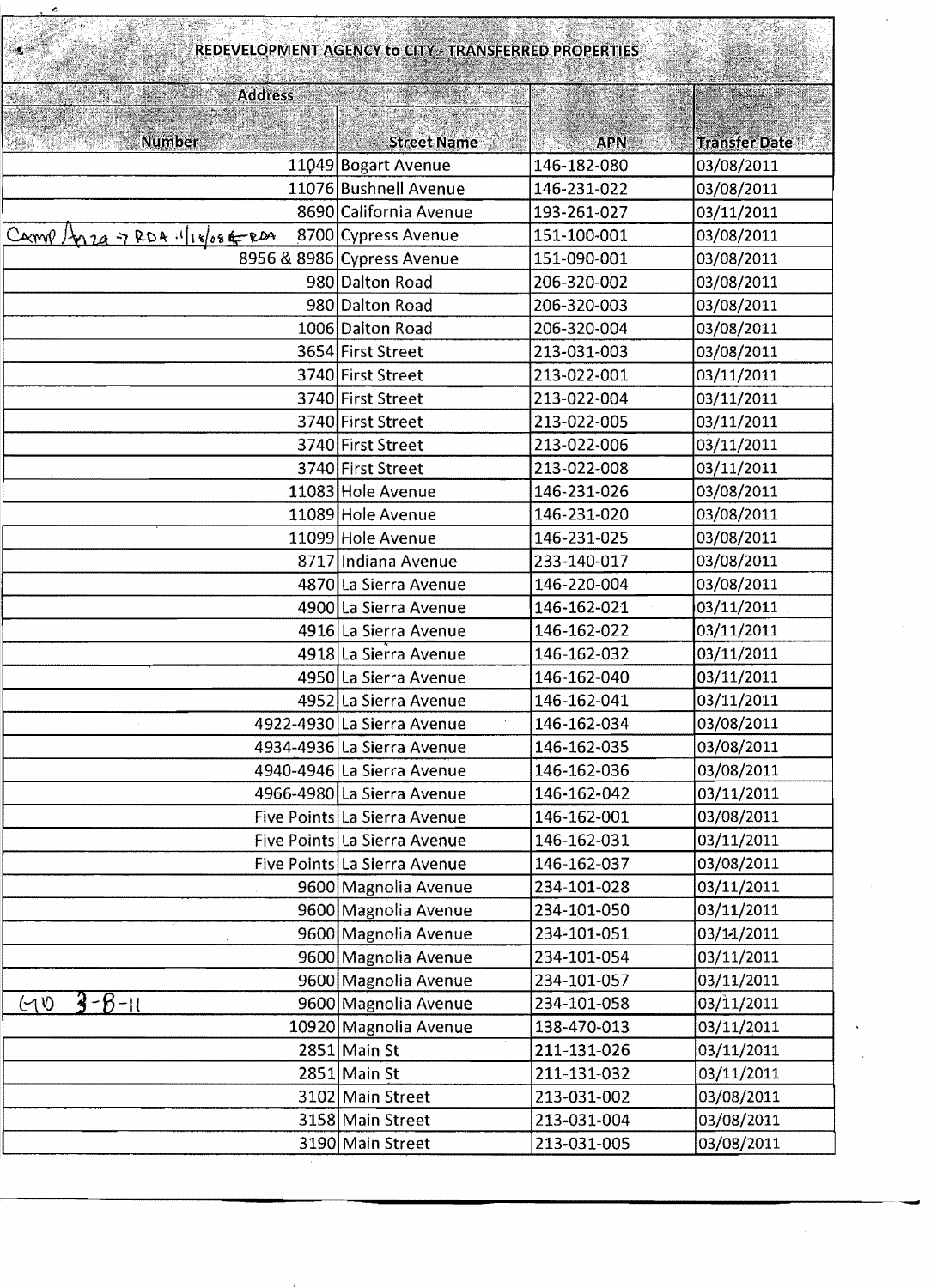| REDEVELOPMENT AGENCY to CITY - TRANSFERRED PROPERTIES        |                                    |             |                      |  |
|--------------------------------------------------------------|------------------------------------|-------------|----------------------|--|
| <b>Address</b>                                               |                                    |             |                      |  |
|                                                              |                                    |             |                      |  |
| <b>Number</b>                                                | <b>Street Name</b>                 | <b>APN</b>  | <b>Transfer Date</b> |  |
|                                                              | 3750 Main Street                   | 213-271-005 | 03/08/2011           |  |
|                                                              | 3750 Main Street                   | 213-271-006 | 03/08/2011           |  |
|                                                              | 3750 Main Street                   | 213-271-007 | 03/08/2011           |  |
|                                                              | 3768 Main Street                   | 213-271-006 | 03/08/2011           |  |
| 3210 & 3250 Main Street                                      |                                    | 213-081-001 | 03/08/2011           |  |
| $-$ 3210 & 3250 Main Street                                  |                                    | 213-081-002 | 03/08/2011           |  |
|                                                              | 3615-3653 Main Street              | 213-222-007 | 03/11/2011           |  |
|                                                              | 3100 Market Street                 | 213-022-009 | 03/08/2011           |  |
|                                                              | 3225 Market Street                 | 213-071-003 | 03/08/2011           |  |
|                                                              | 3245 Market Street                 | 213-071-002 | 03/08/2011           |  |
|                                                              | 4271-4293 Market Street            | 215-261-006 | 03/08/2011           |  |
|                                                              | 4271-4293 Market Street            | 215-261-007 | 03/08/2011           |  |
|                                                              | 3043 Market Street                 | 209-194-015 | 03/11/2011           |  |
|                                                              | 3027 Market Street                 | 209-194-016 | 03/11/2011           |  |
|                                                              | 3011 Market Street                 | 209-194-017 | 03/11/2011           |  |
|                                                              | 3071 Market Street                 | 209-194-018 | 03/11/2011           |  |
| $\bullet$                                                    | 3575 Merrill Avenue                | 225-140-006 | 03/11/2011           |  |
|                                                              | 3605 Merrill Avenue                | 225-140-005 | 03/11/2011           |  |
|                                                              | 3631 Merrill Avenue                | 225-140-003 | 03/11/2011           |  |
|                                                              | 3645 Merrill Avenue                | 225-140-002 | 03/11/2011           |  |
|                                                              | 3661 Merrill Avenue                | 225-140-001 | 03/11/2011           |  |
|                                                              | 2882 Mission Inn Avenue            | 211-131-001 | 03/08/2011           |  |
|                                                              | 3747 Mission Inn Avenue            | 213-222-013 | 03/11/2011           |  |
|                                                              | 4019 Mission Inn Avenue            | 214-211-007 | 03/08/2011           |  |
|                                                              | 4565 Mulberry Street               | 219-043-019 | 03/11/2011           |  |
|                                                              | 4575 Mulberry Street               | 219-043-020 | 03/11/2011           |  |
|                                                              | 4587 Mulberry Street               | 219-043-021 | 03/11/2011           |  |
| Prp btwn Fairmount PK&Mission Inn Ave No Street Address      |                                    | 207-050-002 | 03/11/2011           |  |
| Prp btwn Fairmount PK&Mission Inn Ave No Street Address      |                                    | 207-070-001 | 03/11/2011           |  |
| Prp btwn Fairmount PK&Mission Inn Ave No Street Address      |                                    | 207-190-003 | 03/11/2011           |  |
| Prp btwn Fairmount PK&Mission Inn Ave No Street Address      |                                    | 207-190-005 | 03/11/2011           |  |
| Prp btwn Fairmount PK&Mission Inn Ave No Street Address      |                                    | 207-190-006 | 03/11/2011           |  |
| Prp btwn Fairmount PK&Mission Inn Ave No Street Address      |                                    | 207-190-007 | 03/11/2011           |  |
| Prp btwn Fairmount PK&Mission Inn Ave No Street Address      |                                    | 207-190-008 | 03/11/2011           |  |
| Prp btwn Fairmount PK&Mission Inn Ave No Street Address      |                                    | 207-190-009 | 03/11/2011           |  |
| Prp btwn Fairmount PK&Mission Inn Ave No Street Address      |                                    | 207-190-010 | 03/11/2011           |  |
| Market & Mission Inn No Street Address                       |                                    | 213-222-009 | 03/11/2011           |  |
|                                                              | Orange & 12th No Street Address    | 215-372-015 | 03/11/2011           |  |
|                                                              | Georgia & 14th No Street Address   | 221-110-023 | 03/11/2011           |  |
| $(20)$ March 8, 2011                                         | Georgia & 14th No Street Address   | 221-110-024 | 03/11/2011           |  |
| <u> イル ncit も、フルト Central &amp; 91 Fwy No Street Address</u> |                                    | 221-110-025 | 03/11/2011           |  |
|                                                              | Central & 91 Fwy No Street Address | 225-173-028 | 03/11/2011           |  |
|                                                              | Central & 91 Fwy No Street Address | 225-173-031 | 03/11/2011           |  |

 $\sim$   $\sim$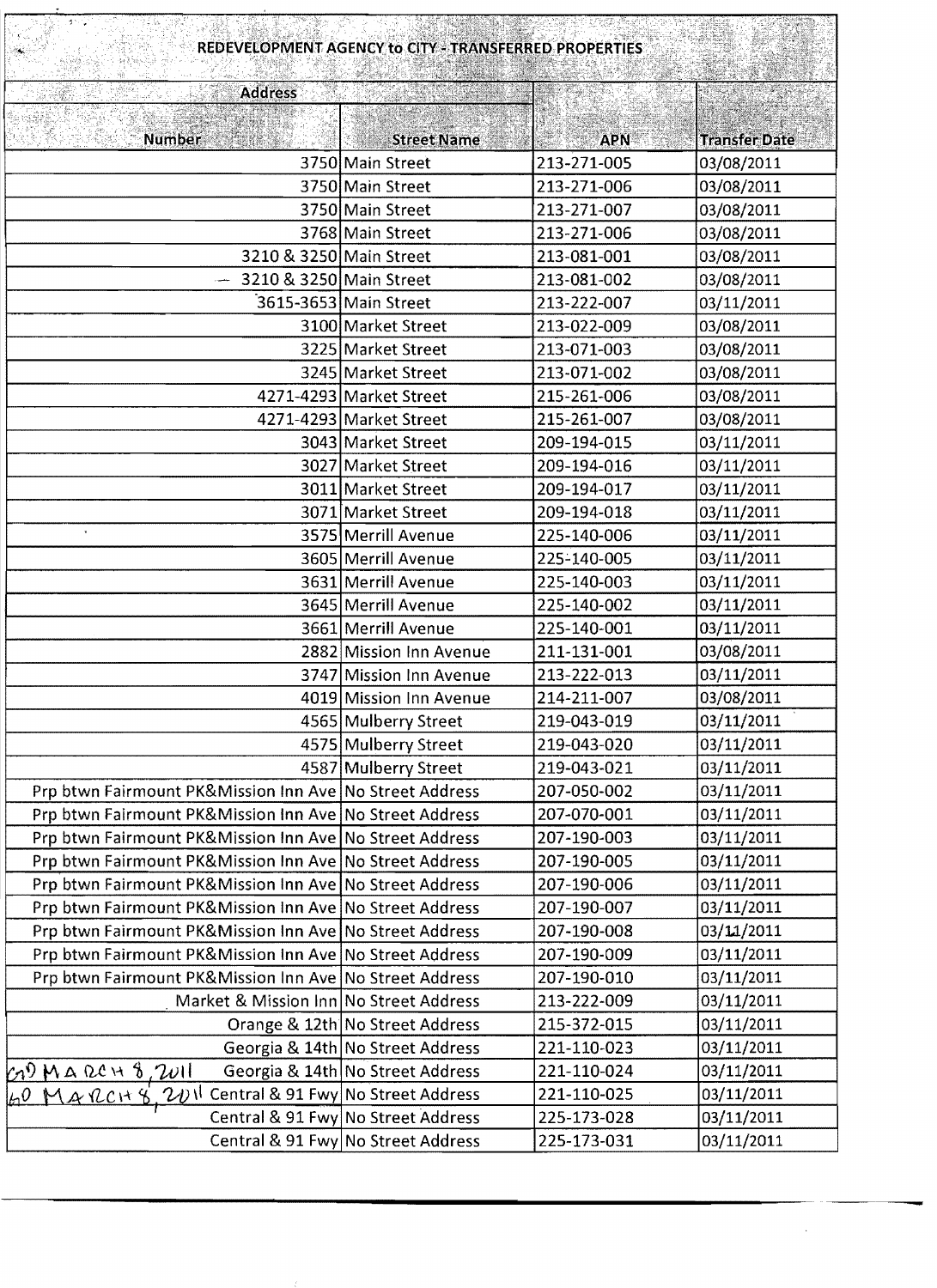| REDEVELOPMENT AGENCY to CITY - TRANSFERRED PROPERTIES |                               |             |                      |  |
|-------------------------------------------------------|-------------------------------|-------------|----------------------|--|
| <b>Address</b>                                        |                               |             |                      |  |
|                                                       |                               |             |                      |  |
| Number                                                | <b>Street Name</b>            | <b>APN</b>  | <b>Transfer Date</b> |  |
|                                                       | 4586 Olivewood Avenue         | 219-043-022 | 03/08/2011           |  |
|                                                       | 3460 Orange Street            | 213-162-001 | 03/11/2011           |  |
|                                                       | 3870 Ottawa Avenue            | 221-061-002 | 03/08/2011           |  |
|                                                       | 4307 Park Avenue              | 211-233-001 | 03/08/2011           |  |
|                                                       | 11124 Pierce Street           | 146-220-032 | 03/08/2011           |  |
|                                                       | 7500 Railroad Avenue          | 230-233-013 | 03/11/2011           |  |
|                                                       | 7500 Railroad Avenue          | 230-245-013 | 03/11/2011           |  |
|                                                       | 7500 Railroad Avenue          | 230-245-015 | 03/11/2011           |  |
|                                                       | 7500 Railroad Avenue          | 230-253-010 | 03/11/2011           |  |
|                                                       | 6136 Riverside Avenue         | 225-091-017 | 03/08/2011           |  |
|                                                       | 3836 Second Street            | 213-071-001 | 03/08/2011           |  |
|                                                       | 3456 Sixth Street             | 213-331-003 | 03/08/2011           |  |
|                                                       | 6963 Streeter Avenue          | 190-340-011 | 03/08/2011           |  |
|                                                       | 3861 Third Street             | 213-071-008 | 03/11/2011           |  |
|                                                       | 3879 Third Street             | 213-071-007 | 03/11/2011           |  |
|                                                       | 3893 Third Street             | 213-071-006 | 03/11/2011           |  |
|                                                       | 1393 University Avenue        | 250-190-009 | 03/08/2011           |  |
|                                                       | 1865 University Avenue        | 211-182-017 | 03/08/2011           |  |
|                                                       | 1875 University Avenue        | 211-182-016 | 03/08/2011           |  |
|                                                       | 1910 University Avenue        | 221-052-002 | 03/08/2011           |  |
|                                                       | 1953 University Avenue        | 211-175-002 | 03/08/2011           |  |
|                                                       | 1971 University Avenue        | 211-175-003 | 03/11/2011           |  |
|                                                       | 2771 University Avenue        | 211-131-022 | 03/08/2011           |  |
|                                                       | 2791 University Avenue        | 211-131-023 | 03/08/2011           |  |
|                                                       | 2811 University Avenue        | 211-131-024 | 03/08/2011           |  |
|                                                       | 2871 University Avenue        | 211-131-031 | 03/08/2011           |  |
|                                                       | 3902 University Avenue        | 215-022-017 | 03/08/2011           |  |
|                                                       | 3902 University Avenue        | 215-022-018 | 03/08/2011           |  |
|                                                       | 2015-2039 University Avenue   | 211-174-011 | 03/08/2011           |  |
|                                                       | 2015-2039 University Avenue   | 211-174-012 | 03/08/2011           |  |
|                                                       | 2015-2039 University Avenue   | 211-174-025 | 03/08/2011           |  |
|                                                       | 2227-2243 University Avenue   | 211-143-002 | 03/08/2011           |  |
|                                                       | 2227-2243 University Avenue   | 211-143-003 | 03/08/2011           |  |
|                                                       | 2585 & 2617 University Avenue | 211-131-017 | 03/08/2011           |  |
|                                                       | 2585 & 2617 University Avenue | 211-131-018 | 03/08/2011           |  |
| $\mathbf{v}$                                          | 2731-2751 University Avenue   | 211-131-021 | 03/08/2011           |  |
|                                                       | 3761 Van Buren Blvd           | 233-022-081 | 03/11/2011           |  |
|                                                       | 3625 1/2 Vine Street          | 213-211-008 | 03/08/2011           |  |
|                                                       | 4085 Vine Street              | 215-152-012 | 03/08/2011           |  |

 $\ddot{\phantom{0}}$ 

 $\sim 10^{-1}$ 

 $\mathcal{L}^{\text{max}}_{\text{max}}$  ,  $\mathcal{L}^{\text{max}}_{\text{max}}$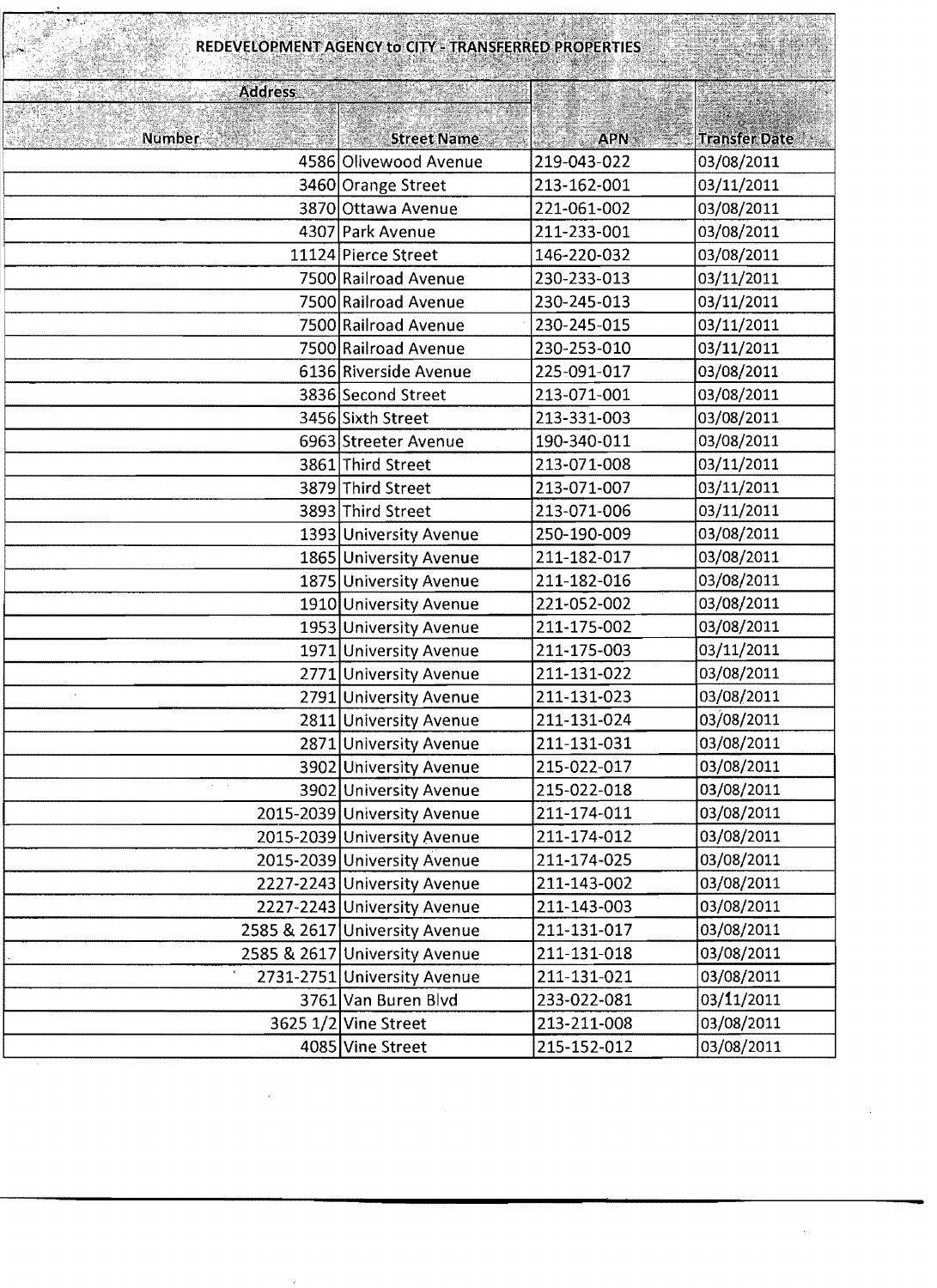## RESOLUTION NO. 22179

A RESOLUTION OF THE CITY COUNCIL OF THE CITY OF RIVERSIDE STATING ITS INTENT THAT ALL ACTIONS AUTHORIZING STAFF TO INTERESTS ARE TRANSFER REAL AND PERSONAL PROPERTY TAKEN IN ACCORDANCE WITH STATE LAW AS IT EXISTS AS OF MARCH 8, 2011; AND THAT ALL TRANSFERS OF ASSETS AUTHORIZED SHALL CONTINUE TO BE MADE UNDER LAWS IN EFFECT AS OF MARCH 8, 2011, NOTWITHSTANDING ANY SUBSEQUENT CHANGES IN THE LAW.

WHEREAS, the City of Riverside ("City") is a California charter city and municipal corporation and the "community" as that term is defined by Health & Safety Code section 33002 (i.e. the City); and

WHEREAS, the City duly formed the Redevelopment Agency of the City of Riverside pursuant to Health & Safety Code section 33000, et seq. ("Agency"); and

WHEREAS, the Agency duly formed six redevelopment project areas in accordance with the Community Redevelopment Law pursuant to Health & Safety Code section 33000 et seq. ("CRL"); and

WHEREAS, the CRL requires that 20% of all tax increment revenues be set aside for the development of low-very-low and moderate income housing within the community; and

WHEREAS, from the inception of the Agency and the adoption of the redevelopment plans for the Agency's six redevelopment project areas, as amended from time to time, the CRL has provided that upon dissolution of the Agency all assets of the Agency shall belong to the City; and

WHEREAS, at all relevant times during the existence of the Agency, City and the Housing Authority of the City of Riverside ("Authority"), these agencies made certain decisions and undertook certain actions in reliance on the continued existence of the redevelopment project areas during their respective terms; and

WHEREAS, the respective terms of the redevelopment project areas were not contested by members of the public and were validated as a matter of law pursuant to Health and Safety Code section 33000 et seq. and Code of Civil Procedure, section 860 et seq.; and

tity Atriumey's Cher ile meruret e ever<br>Bog MarcStrief<br>Hinepare, CA 92532<br>(953) 826-5557

Ţ

 $\overline{2}$ 

3

4

5

6

7

8

Ŷ

 $10$ 

 $\mathbf{1}$ 

 $12$ 

13

14

15

16

 $17$ 

18

19

20

21

22

23

24

 $25$ 

26

27

28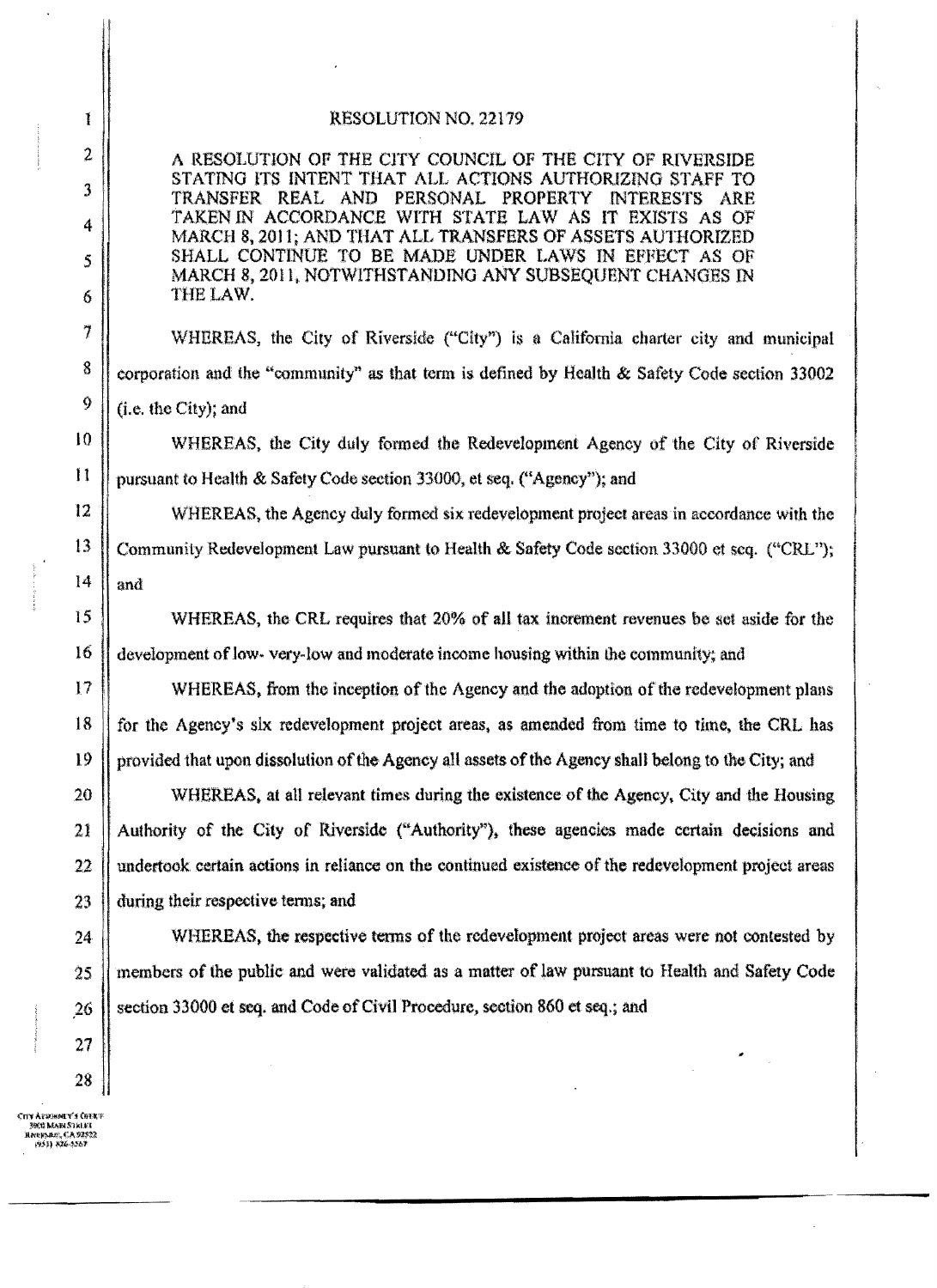WHEREAS, all acquisitions and transfers of real and personal property by whatever method by and/or between the City, Agency and the Authority were then made in reliance upon then existing law for the benefit of the City; and

WHEREAS, the Housing Authority Law (commencing with Health & Safety Code, section 34200 et seq.) provides for the creation of housing authorities to exist within the City for the purpose of providing low- very-low and moderate income housing within the City; and

WHEREAS, the City duly formed a housing authority for the provision of low-very-low and moderate income housing within the City; and

WHEREAS, the Agency has assembled assets including, but not limited to real property and personal property under existing laws.

WHEREAS, this governing body intends to preserve the purpose, intent and benefit to the City upon which all transactions were approved from the inception of the Agency, up to and including the effective date of any amendment, repeal or modification of the CRL occurring after March 8, 2011; and

WHEREAS this governing body desires and intends to implement the purpose and intent under which all assets of the Agency were acquired and to fulfill a lawful purpose.

NOW, THEREFORE, BE IT RESOLVED by the City Council of the City of Riverside, California, as follows:

Section 1. It is the intent of the City Council of the City of Riverside that all actions taken by this governing body up to and including the effective date of any amendment, repeal or modification of the CRL are taken under laws existing on March 8, 2011.

It is the intent of this governing body that the implementation of all actions Section 2. approved by this governing body up to and including the effective date of any amendment repeal or modification of the CRL shall occur under laws existing on March 8, 2011.

Section 3. It is the intent of this governing body that implementation activities conducted by staff on or after the effective date of any amendment, repeal or modification of the CRL shall be undertaken at the direction of this governing body under laws effective on March 8, 2011.

27 28 W MARI STRIKT ENTRER ("A 92522<br>- call a spensor"

 $\mathbf{I}$ 

 $\overline{2}$ 

3

4

 $\mathbf{S}$ 

6

7

 $\dot{g}$ 

 $\mathbf{q}$ 

10

 $11$ 

12

13

 $14$ 

15

16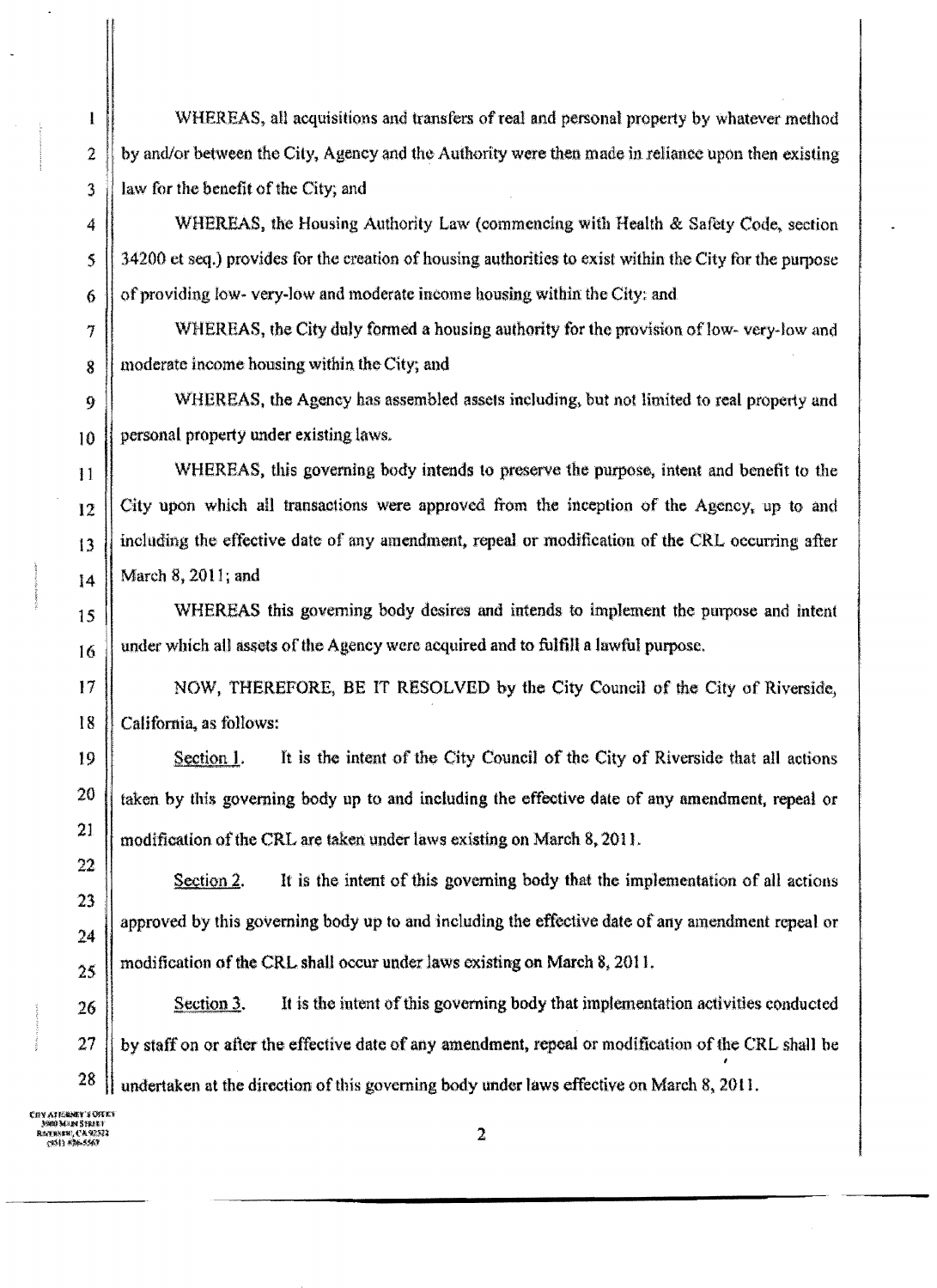That the City Council and Redevelopment Agency: Section  $4.$ 

Transfer all agency-owned real property (except property listed on Exhibit A  $\Lambda$ . of this resolution or purchased with 20% Housing Set-Aside funds) to the City of Riverside for the benefit of the "community" as that term is defined in Health & Safety Code, section 33002.

 $B<sub>r</sub>$ Modify authorization given to Staff on March 1, 2011, relating to the transfer of Agency-owned real property to the City by withdrawing that list appended to the City Council/Redevelopment Agency/Housing Authority Memorandum as Exhibit D of the Staff report dated March 1, 2011.

 $C_{r}$ Ratify the execution and recording of grant deeds occurring between March 1, 2011 and March 8, 2011, and hereby authorize the transfer of all remaining properties owned by the Agency to the City by way of grant deed, subject to Section 4A of this resolution.

The City Manager and a designee are authorized to sign deeds and other Section 5. instruments as necessary, and with the concurrence of the City Attorney, to carry out the actions authorized by this resolution.

ADOPTED by the City Council this 8th day of March, 2011.

RONALD O. LOVERIDGE Mayor of the City of Riverside

 $22$ 23

1

 $\overline{2}$ 

 $\mathfrak{Z}$ 

 $\overline{\mathcal{A}}$ 

\$

 $\mathbf 6$ 

7

 $\mathbf{g}$ 

9

10

 $\bar{1}$ 

12

13

 $14$ 

15

16

17

18

19

20

21

 $24$ 

25

26

27

28

Attest: hond,

COLLEEN J. NICOL City Clerk of the City of Riverside

Civ Ationoly a Urile<br>- 1900 Main Striet<br>- 1931 St<del>o 1847</del><br>- 1931 St<del>o 1847</del>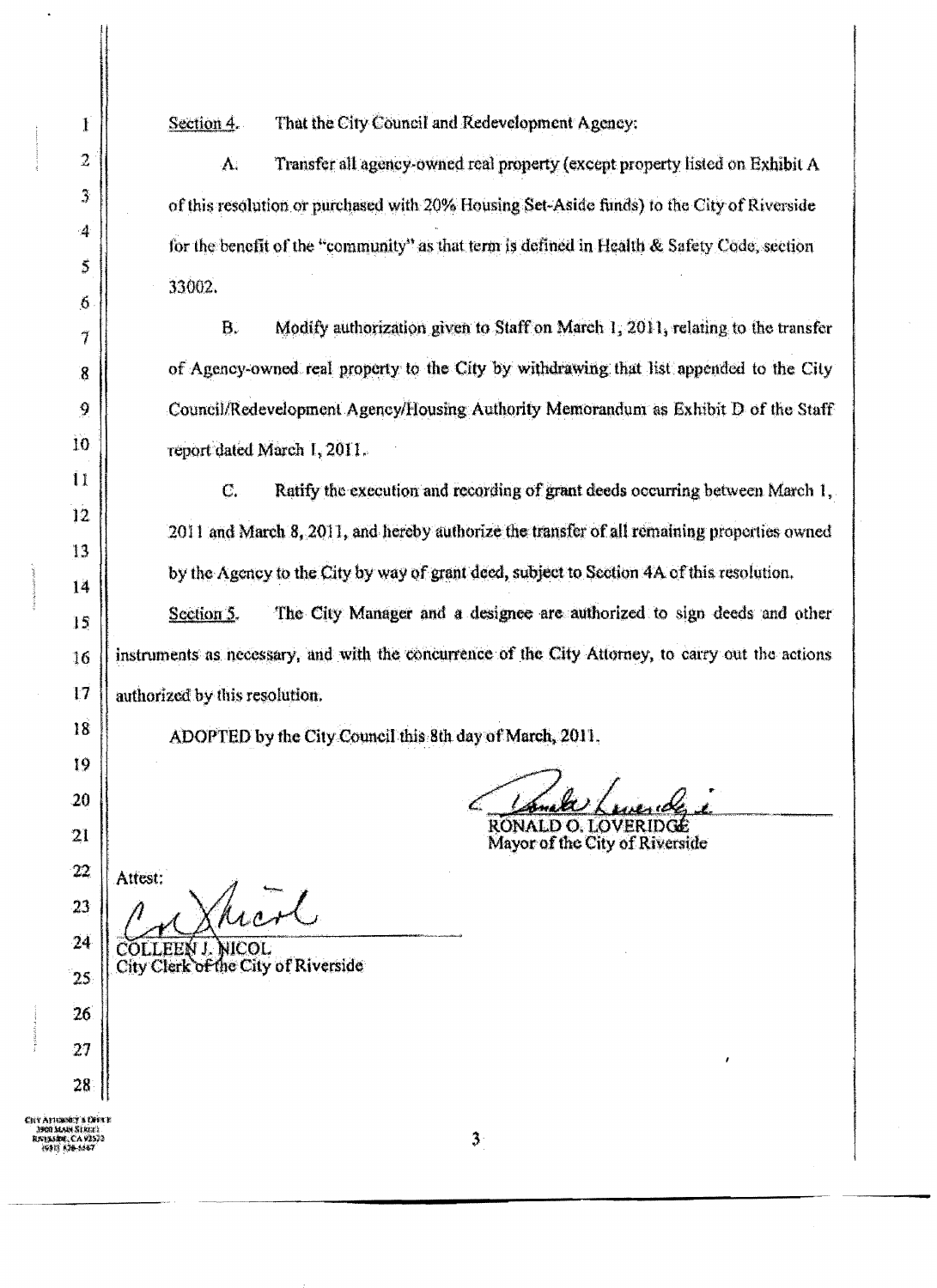| I                                                                          | I, Colleen J. Nicol, City Clerk of the City of Riverside, California, hereby certify that the        |
|----------------------------------------------------------------------------|------------------------------------------------------------------------------------------------------|
| $\overline{2}$                                                             | foregoing resolution was duly and regularly adopted at a meeting of the City Council of said City at |
| $\mathfrak{Z}$                                                             | its meeting held on the 8th day of March, 2011, by the following vote, to wit:                       |
| 4                                                                          | Councilmembers Gardner, Melendrez, Bailey, Davis, Mac Arthur, and Hart<br>Ayes:                      |
| 5                                                                          | None<br>Noes:                                                                                        |
| $\widehat{6}$                                                              | Absent:<br>Councilmember Adams                                                                       |
| $\boldsymbol{7}$                                                           | Disqualified: None                                                                                   |
| $\sqrt{8}$                                                                 | IN WITNESS WHEREOF, I have hereunto set my hand and affixed the official seal of the                 |
| 9                                                                          | City of Riverside, California, this 10th day of March, 2011.                                         |
| 10                                                                         |                                                                                                      |
| $\mathbf{1}$                                                               |                                                                                                      |
| 12                                                                         | COLLEEN J. NICOL<br>City Clerk of the City of Riverside                                              |
| $\mathbf{13}$                                                              |                                                                                                      |
| 14                                                                         |                                                                                                      |
| 15                                                                         |                                                                                                      |
| 16                                                                         |                                                                                                      |
| 17                                                                         |                                                                                                      |
| 18                                                                         |                                                                                                      |
| 19                                                                         |                                                                                                      |
| 20                                                                         |                                                                                                      |
| 21                                                                         |                                                                                                      |
| 22                                                                         |                                                                                                      |
| 23                                                                         |                                                                                                      |
| 24                                                                         |                                                                                                      |
| 25                                                                         |                                                                                                      |
| 26                                                                         |                                                                                                      |
| 27                                                                         | O.\Cycom\Wpdrses\D0114\P011\00061602.DOC.<br>CA 11-0631<br>Rev: 03/08/11                             |
| 28                                                                         | ,                                                                                                    |
| сту атенніч'я свеке<br>MINI-MAPI STREET<br>Receives, CA 92322.<br>(動力系統系統) | 4                                                                                                    |